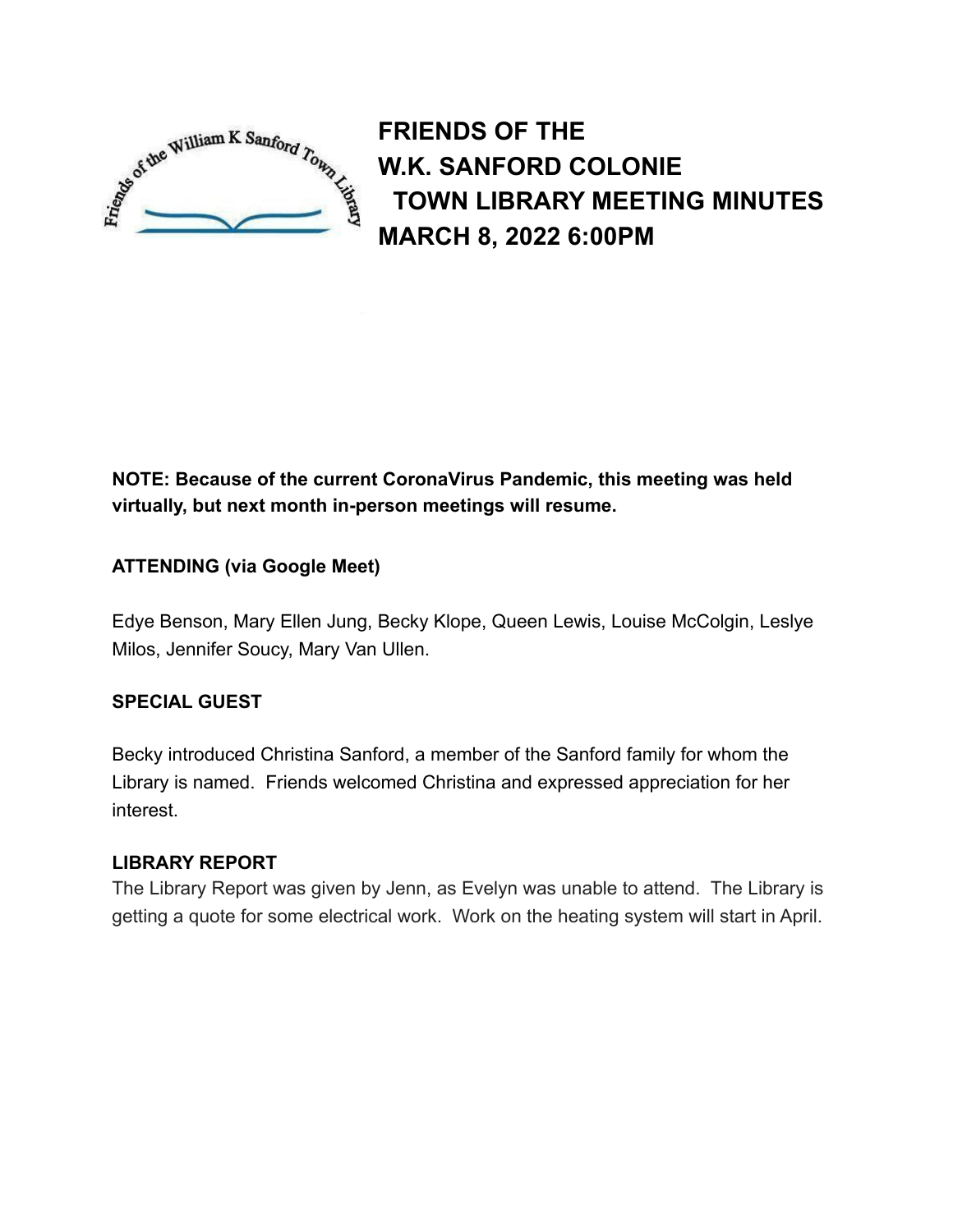# **TREASURER'S MONTHLY REPORT**

Leslye spotted an error in the February 2022 Meeting Minutes. The amount for the postage for the Appeal Thank You letters was \$93.38, not \$2,018.04 as was stated in error.

Per Leslye:

|                    |          |                  |          | <b>Checking</b>              |             |
|--------------------|----------|------------------|----------|------------------------------|-------------|
| Income:            |          | <b>Expenses:</b> |          | <b>Summary</b>               |             |
| Appeal             | \$225.00 | Crystal Rock     | \$153.08 | Previous<br><b>Balance</b>   | \$26,781.68 |
| <b>Heart Sales</b> | \$633.00 | YouTube          | \$14.99  | Income                       | \$912.75    |
| Hoffman Car Wash   | \$6.50   | <b>Total</b>     | \$168.07 | SubTotal                     | \$27,694.43 |
| Square Appeal      | \$48.25  |                  |          | Expenses                     | \$168.07    |
| <b>Total</b>       | \$912.75 |                  |          | <b>New</b><br><b>Balance</b> | \$27,526.36 |
|                    |          |                  |          |                              |             |
|                    |          |                  |          |                              |             |
|                    |          |                  |          | <b>Summary of</b>            |             |
|                    |          |                  |          | <b>Accounts</b>              |             |
|                    |          |                  |          | Checking                     | \$27,526.36 |

# **March Treasurer's Report 2022**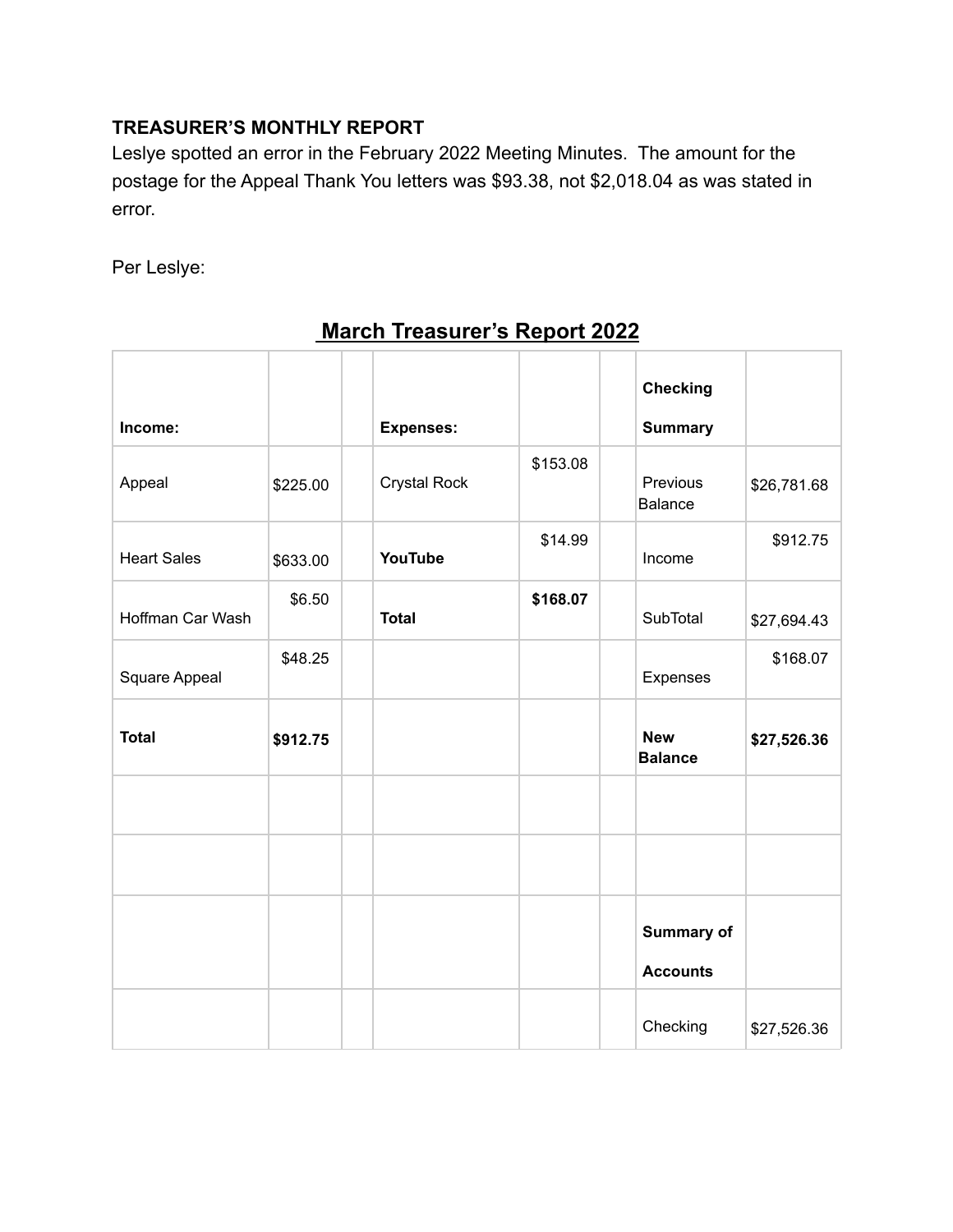|  |  |  | Savings                      | \$1,137.29  |
|--|--|--|------------------------------|-------------|
|  |  |  | 5 CD's                       | \$51,776.97 |
|  |  |  | Total Balance $  $80,440.62$ |             |

The Federal tax form was filed on February 13.

#### **REQUESTS AND EXPENDITURES**

Friends received funding requests for the following:

1. Memory Kits Requestor: Ann-Marie Helldorfer Funding Amount: \$815

This request would allow creation of 3 kits for patrons to take home and share with loved ones who have memory issues, and to purchase equipment that patrons would use in the library (with staff's help) to convert and back up their home movies & photos to digital format.

Date funding is required: Spring 2022

2. Take and Make for all ages: programing supplies. Requestor: Jennifer Soucy Funding Amount: \$500

This request would provide supplies to create Take and make kits, which are very popular with patrons.

Date funding is required: Spring 2022

Both requests were approved.

# **WEBSITE, FACEBOOK, PUBLICITY AND LIBRARY E-NEWSLETTER**

Mary will look at the survey results from the I Love My Library project and write something up.

#### **MEMBERSHIP RENEWALS**